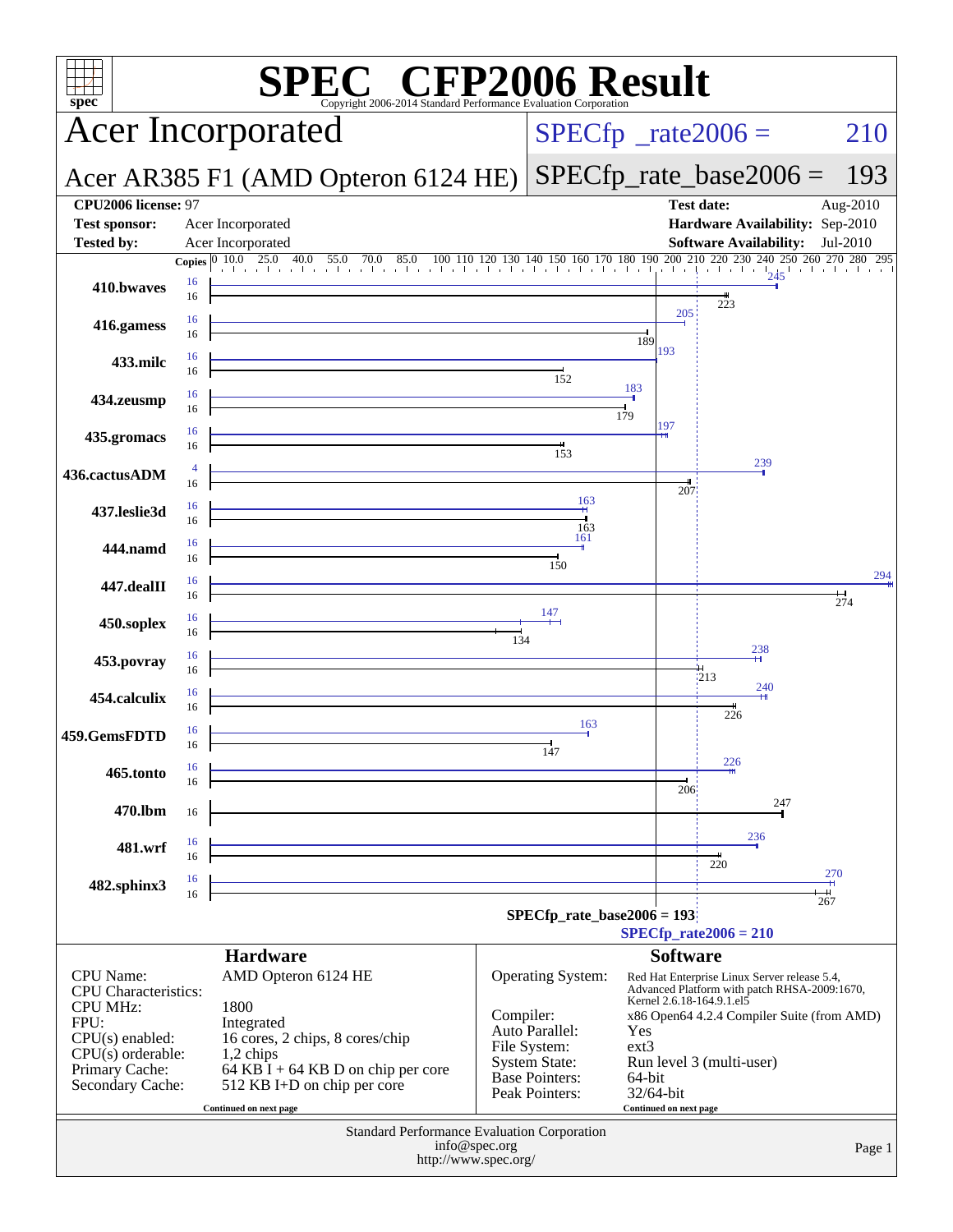

## Acer Incorporated

#### $SPECfp_rate2006 = 210$  $SPECfp_rate2006 = 210$

Acer AR385 F1 (AMD Opteron 6124 HE) [SPECfp\\_rate\\_base2006 =](http://www.spec.org/auto/cpu2006/Docs/result-fields.html#SPECfpratebase2006) 193

| CPU <sub>2006</sub> license: 97                                            |                                                                                                                                                      |                 | <b>Test date:</b><br>Aug- $2010$          |
|----------------------------------------------------------------------------|------------------------------------------------------------------------------------------------------------------------------------------------------|-----------------|-------------------------------------------|
| <b>Test sponsor:</b>                                                       | Acer Incorporated                                                                                                                                    |                 | Hardware Availability: Sep-2010           |
| <b>Tested by:</b>                                                          | Acer Incorporated                                                                                                                                    |                 | <b>Software Availability:</b><br>Jul-2010 |
| L3 Cache:<br>Other Cache:<br>Memory:<br>Disk Subsystem:<br>Other Hardware: | 12 MB I+D on chip per chip, 6 MB shared / 4 cores<br>None<br>64 GB (16 x 4 GB DDR3-1333 RDIMM, CL9, Dual Rank)<br>1 x 1000 GB SATA, 7200 RPM<br>None | Other Software: | binutils 2.18                             |

**[Results Table](http://www.spec.org/auto/cpu2006/Docs/result-fields.html#ResultsTable)**

|                  |               |                                                                                                          |       |                |            | Results Table |                  |                          |                |              |                |              |                |              |
|------------------|---------------|----------------------------------------------------------------------------------------------------------|-------|----------------|------------|---------------|------------------|--------------------------|----------------|--------------|----------------|--------------|----------------|--------------|
|                  | <b>Base</b>   |                                                                                                          |       |                |            |               | <b>Peak</b>      |                          |                |              |                |              |                |              |
| <b>Benchmark</b> | <b>Copies</b> | <b>Seconds</b>                                                                                           | Ratio | <b>Seconds</b> | Ratio      | Seconds       | Ratio            | <b>Copies</b>            | <b>Seconds</b> | <b>Ratio</b> | <b>Seconds</b> | <b>Ratio</b> | <b>Seconds</b> | <b>Ratio</b> |
| 410.bwayes       | 16            | 978                                                                                                      | 222   | 975            | 223        | 972           | 224              | 16                       | 888            | 245          | 890            | 244          | 887            | 245          |
| 416.gamess       | 16            | 1658                                                                                                     | 189   | 1661           | 189        | 1659          | <b>189</b>       | 16                       | 1527           | 205          | 1527           | 205          | 1528           | 205          |
| $433$ .milc      | 16            | 965                                                                                                      | 152   | 964            | 152        | 963           | 152              | 16                       | 761            | 193          | 761            | 193          | 761            | 193          |
| $434$ . zeusmp   | 16            | 811                                                                                                      | 180   | 813            | 179        | 812           | <b>179</b>       | 16                       | 796            | 183          | 797            | 183          | 794            | 183          |
| 435.gromacs      | 16            | 755                                                                                                      | 151   | 749            | 153        | 748           | 153 <sup>I</sup> | 16                       | 579            | 197          | 580            | 197          | 586            | 195          |
| 436.cactusADM    | 16            | 922                                                                                                      | 207   | 923            | 207        | 926           | 207              | $\overline{\mathcal{A}}$ | 200            | 239          | 200            | 240          | 200            | 239          |
| 437.leslie3d     | 16            | 929                                                                                                      | 162   | 923            | 163        | 925           | <u>163</u>       | 16                       | 925            | 163          | 935            | 161          | 925            | 163          |
| 444.namd         | 16            | 856                                                                                                      | 150   | 853            | <b>150</b> | 853           | 150              | 16                       | 799            | 161          | 796            | 161          | 795            | 161          |
| 447.dealII       | 16            | 675                                                                                                      | 271   | 668            | 274        | 666           | 275              | 16                       | 623            | 294          | 624            | 293          | 621            | 295          |
| $450$ .soplex    | 16            | 1082                                                                                                     | 123   | 992            | 134        | 993           | 134              | 16                       | 997            | 134          | 910            | 147          | 881            | 151          |
| $453$ .povray    | 16            | 403                                                                                                      | 211   | 400            | 213        | 400           | 213              | 16                       | 361            | 236          | 357            | 238          | 358            | 238          |
| 454.calculix     | 16            | 582                                                                                                      | 227   | 584            | 226        | 585           | 226              | 16                       | 551            | 240          | 554            | 238          | 549            | 241          |
| 459.GemsFDTD     | 16            | 1153                                                                                                     | 147   | 1155           | 147        | 1152          | 147              | 16                       | 1039           | 163          | 1038           | 164          | 1041           | 163          |
| $465$ .tonto     | 16            | 764                                                                                                      | 206   | 764            | 206        | 765           | 206              | 16                       | 698            | 226          | 702            | 224          | 695            | 227          |
| 470.1bm          | 16            | 890                                                                                                      | 247   | 888            | 247        | 889           | 247              | 16                       | 890            | 247          | 888            | 247          | 889            | 247          |
| 481.wrf          | 16            | 813                                                                                                      | 220   | 814            | 220        | 810           | 221              | 16                       | 758            | 236          | 757            | 236          | 755            | 237          |
| 482.sphinx3      | 16            | 1192                                                                                                     | 262   | 1170           | 267        | 1165          | <b>268</b>       | 16                       | 1164           | 268          | 1156           | 270          | 1157           | 270          |
|                  |               | Results appear in the order in which they were run. Bold underlined text indicates a median measurement. |       |                |            |               |                  |                          |                |              |                |              |                |              |

#### **[Submit Notes](http://www.spec.org/auto/cpu2006/Docs/result-fields.html#SubmitNotes)**

The config file option 'submit' was used. 'numactl' was used to bind copies to the cores. See the configuration file for details.

#### **[Operating System Notes](http://www.spec.org/auto/cpu2006/Docs/result-fields.html#OperatingSystemNotes)**

'ulimit -s unlimited' was used to set environment stack size 'ulimit -l 2097152' was used to set environment locked pages in memory limit

Set vm/nr\_hugepages=14336 in /etc/sysctl.conf mount -t hugetlbfs nodev /mnt/hugepages

> Standard Performance Evaluation Corporation [info@spec.org](mailto:info@spec.org) <http://www.spec.org/>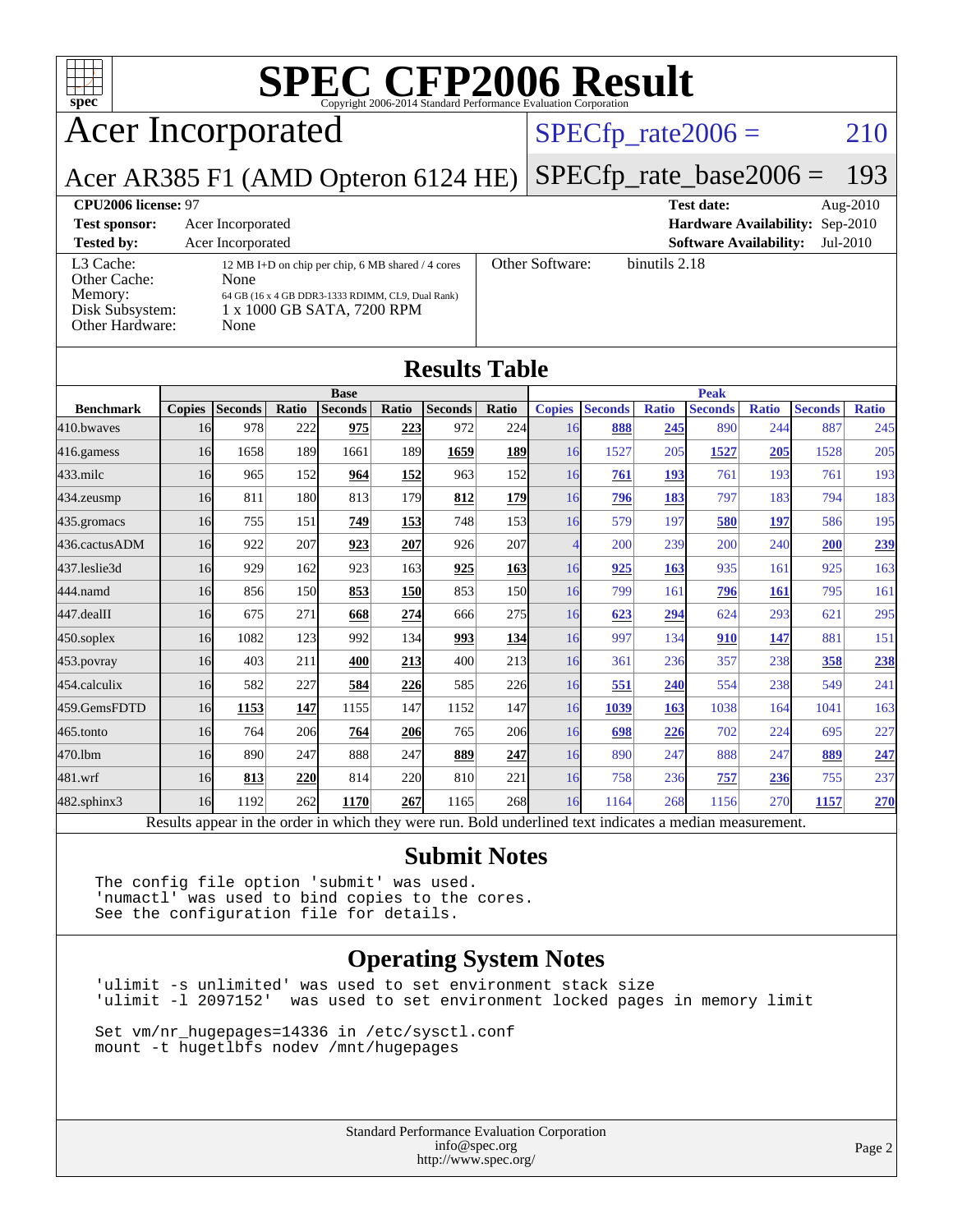

## Acer Incorporated

 $SPECTp_rate2006 = 210$ 

Acer AR385 F1 (AMD Opteron 6124 HE) [SPECfp\\_rate\\_base2006 =](http://www.spec.org/auto/cpu2006/Docs/result-fields.html#SPECfpratebase2006) 193

**[Test sponsor:](http://www.spec.org/auto/cpu2006/Docs/result-fields.html#Testsponsor)** Acer Incorporated **[Hardware Availability:](http://www.spec.org/auto/cpu2006/Docs/result-fields.html#HardwareAvailability)** Sep-2010 **[Tested by:](http://www.spec.org/auto/cpu2006/Docs/result-fields.html#Testedby)** Acer Incorporated **[Software Availability:](http://www.spec.org/auto/cpu2006/Docs/result-fields.html#SoftwareAvailability)** Jul-2010

**[CPU2006 license:](http://www.spec.org/auto/cpu2006/Docs/result-fields.html#CPU2006license)** 97 **[Test date:](http://www.spec.org/auto/cpu2006/Docs/result-fields.html#Testdate)** Aug-2010

#### **[General Notes](http://www.spec.org/auto/cpu2006/Docs/result-fields.html#GeneralNotes)**

Environment variables set by runspec before the start of the run: HUGETLB\_LIMIT = "896" LD\_LIBRARY\_PATH = "/usr/cpu2006/amd1002mc-rate-libs-revC/64:/usr/cpu2006/amd1002mc-rate-libs-revC/32" OMP\_NUM\_THREADS = "4"

The x86 Open64 Compiler Suite is only available from (and supported by) AMD at <http://developer.amd.com/cpu/open64>

This result was measured on the Gateway GR385 F1. The Acer AR385 F1 and Gateway GR385 F1 are electronically equivalent.

#### **[Base Compiler Invocation](http://www.spec.org/auto/cpu2006/Docs/result-fields.html#BaseCompilerInvocation)**

[C benchmarks](http://www.spec.org/auto/cpu2006/Docs/result-fields.html#Cbenchmarks): [opencc](http://www.spec.org/cpu2006/results/res2010q3/cpu2006-20100824-13056.flags.html#user_CCbase_Fopencc)

[C++ benchmarks:](http://www.spec.org/auto/cpu2006/Docs/result-fields.html#CXXbenchmarks) [openCC](http://www.spec.org/cpu2006/results/res2010q3/cpu2006-20100824-13056.flags.html#user_CXXbase_FopenCC)

[Fortran benchmarks](http://www.spec.org/auto/cpu2006/Docs/result-fields.html#Fortranbenchmarks): [openf95](http://www.spec.org/cpu2006/results/res2010q3/cpu2006-20100824-13056.flags.html#user_FCbase_Fopenf95)

[Benchmarks using both Fortran and C](http://www.spec.org/auto/cpu2006/Docs/result-fields.html#BenchmarksusingbothFortranandC): [opencc](http://www.spec.org/cpu2006/results/res2010q3/cpu2006-20100824-13056.flags.html#user_CC_FCbase_Fopencc) [openf95](http://www.spec.org/cpu2006/results/res2010q3/cpu2006-20100824-13056.flags.html#user_CC_FCbase_Fopenf95)

#### **[Base Portability Flags](http://www.spec.org/auto/cpu2006/Docs/result-fields.html#BasePortabilityFlags)**

| 410.bwaves: -DSPEC CPU LP64                           |                                                                |
|-------------------------------------------------------|----------------------------------------------------------------|
| 416.gamess: -DSPEC_CPU_LP64                           |                                                                |
| 433.milc: -DSPEC CPU LP64                             |                                                                |
| 434.zeusmp: -DSPEC_CPU_LP64                           |                                                                |
| 435.gromacs: -DSPEC CPU LP64                          |                                                                |
| 436.cactusADM: -DSPEC CPU LP64 -fno-second-underscore |                                                                |
| 437.leslie3d: -DSPEC CPU LP64                         |                                                                |
| 444.namd: - DSPEC CPU LP64                            |                                                                |
| 447.dealII: -DSPEC CPU LP64                           |                                                                |
| 450.soplex: -DSPEC_CPU_LP64                           |                                                                |
| 453.povray: -DSPEC_CPU_LP64                           |                                                                |
| 454.calculix: -DSPEC CPU LP64                         |                                                                |
| 459.GemsFDTD: -DSPEC_CPU LP64                         |                                                                |
| 465.tonto: - DSPEC CPU LP64                           |                                                                |
| 470.1bm: - DSPEC CPU LP64                             |                                                                |
|                                                       | 481.wrf: -DSPEC_CPU_LP64 -DSPEC_CPU_LINUX -DSPEC_CPU_CASE_FLAG |
| -fno-second-underscore                                |                                                                |
| 482.sphinx3: -DSPEC_CPU_LP64                          |                                                                |
|                                                       |                                                                |

| <b>Standard Performance Evaluation Corporation</b> |
|----------------------------------------------------|
| info@spec.org                                      |
| http://www.spec.org/                               |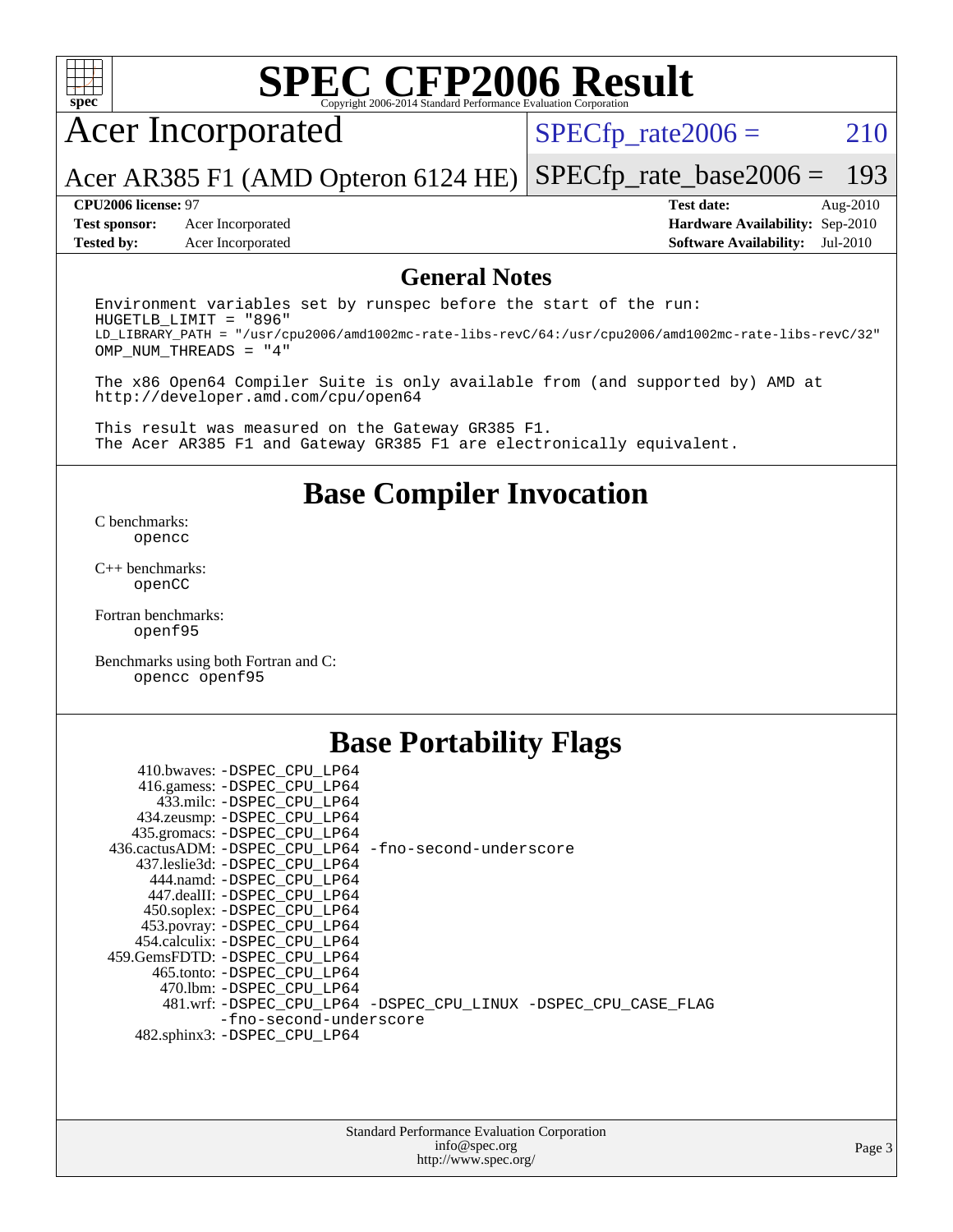

Acer Incorporated

 $SPECTp_rate2006 = 210$ 

Acer AR385 F1 (AMD Opteron 6124 HE) [SPECfp\\_rate\\_base2006 =](http://www.spec.org/auto/cpu2006/Docs/result-fields.html#SPECfpratebase2006) 193

**[Tested by:](http://www.spec.org/auto/cpu2006/Docs/result-fields.html#Testedby)** Acer Incorporated **[Software Availability:](http://www.spec.org/auto/cpu2006/Docs/result-fields.html#SoftwareAvailability)** Jul-2010

**[CPU2006 license:](http://www.spec.org/auto/cpu2006/Docs/result-fields.html#CPU2006license)** 97 **[Test date:](http://www.spec.org/auto/cpu2006/Docs/result-fields.html#Testdate)** Aug-2010 **[Test sponsor:](http://www.spec.org/auto/cpu2006/Docs/result-fields.html#Testsponsor)** Acer Incorporated **[Hardware Availability:](http://www.spec.org/auto/cpu2006/Docs/result-fields.html#HardwareAvailability)** Sep-2010

### **[Base Optimization Flags](http://www.spec.org/auto/cpu2006/Docs/result-fields.html#BaseOptimizationFlags)**

[C benchmarks](http://www.spec.org/auto/cpu2006/Docs/result-fields.html#Cbenchmarks):

[-march=barcelona](http://www.spec.org/cpu2006/results/res2010q3/cpu2006-20100824-13056.flags.html#user_CCbase_F-march_8ea39521cada96f307a04d0b8b9c6ffb) [-mso](http://www.spec.org/cpu2006/results/res2010q3/cpu2006-20100824-13056.flags.html#user_CCbase_F-mso) [-Ofast](http://www.spec.org/cpu2006/results/res2010q3/cpu2006-20100824-13056.flags.html#user_CCbase_F-Ofast) [-OPT:malloc\\_alg=1](http://www.spec.org/cpu2006/results/res2010q3/cpu2006-20100824-13056.flags.html#user_CCbase_F-OPT:malloc_algorithm_58733815edefaa612c2ed769b716daa0) [-HP:bdt=2m](http://www.spec.org/cpu2006/results/res2010q3/cpu2006-20100824-13056.flags.html#user_CCbase_F-HUGEPAGE_99eaea9f74400395f9f16774d1aed5d7)

[C++ benchmarks:](http://www.spec.org/auto/cpu2006/Docs/result-fields.html#CXXbenchmarks)

[-march=barcelona](http://www.spec.org/cpu2006/results/res2010q3/cpu2006-20100824-13056.flags.html#user_CXXbase_F-march_8ea39521cada96f307a04d0b8b9c6ffb) [-mso](http://www.spec.org/cpu2006/results/res2010q3/cpu2006-20100824-13056.flags.html#user_CXXbase_F-mso) [-Ofast](http://www.spec.org/cpu2006/results/res2010q3/cpu2006-20100824-13056.flags.html#user_CXXbase_F-Ofast) [-static](http://www.spec.org/cpu2006/results/res2010q3/cpu2006-20100824-13056.flags.html#user_CXXbase_F-static) [-INLINE:aggressive=on](http://www.spec.org/cpu2006/results/res2010q3/cpu2006-20100824-13056.flags.html#user_CXXbase_F-INLINE:aggressive_e14807c0a1e56a6a83cb25ab07c7ae8a) [-OPT:malloc\\_alg=1](http://www.spec.org/cpu2006/results/res2010q3/cpu2006-20100824-13056.flags.html#user_CXXbase_F-OPT:malloc_algorithm_58733815edefaa612c2ed769b716daa0) [-HP:bdt=2m](http://www.spec.org/cpu2006/results/res2010q3/cpu2006-20100824-13056.flags.html#user_CXXbase_F-HUGEPAGE_99eaea9f74400395f9f16774d1aed5d7)

[Fortran benchmarks](http://www.spec.org/auto/cpu2006/Docs/result-fields.html#Fortranbenchmarks): [-march=barcelona](http://www.spec.org/cpu2006/results/res2010q3/cpu2006-20100824-13056.flags.html#user_FCbase_F-march_8ea39521cada96f307a04d0b8b9c6ffb) [-mso](http://www.spec.org/cpu2006/results/res2010q3/cpu2006-20100824-13056.flags.html#user_FCbase_F-mso) [-Ofast](http://www.spec.org/cpu2006/results/res2010q3/cpu2006-20100824-13056.flags.html#user_FCbase_F-Ofast) [-HP](http://www.spec.org/cpu2006/results/res2010q3/cpu2006-20100824-13056.flags.html#user_FCbase_F-HUGEPAGE_5df7ddc958063186306345596c5e7dc3)

[Benchmarks using both Fortran and C](http://www.spec.org/auto/cpu2006/Docs/result-fields.html#BenchmarksusingbothFortranandC): [-march=barcelona](http://www.spec.org/cpu2006/results/res2010q3/cpu2006-20100824-13056.flags.html#user_CC_FCbase_F-march_8ea39521cada96f307a04d0b8b9c6ffb) [-mso](http://www.spec.org/cpu2006/results/res2010q3/cpu2006-20100824-13056.flags.html#user_CC_FCbase_F-mso) [-Ofast](http://www.spec.org/cpu2006/results/res2010q3/cpu2006-20100824-13056.flags.html#user_CC_FCbase_F-Ofast) [-OPT:malloc\\_alg=1](http://www.spec.org/cpu2006/results/res2010q3/cpu2006-20100824-13056.flags.html#user_CC_FCbase_F-OPT:malloc_algorithm_58733815edefaa612c2ed769b716daa0) [-HP:bdt=2m](http://www.spec.org/cpu2006/results/res2010q3/cpu2006-20100824-13056.flags.html#user_CC_FCbase_F-HUGEPAGE_99eaea9f74400395f9f16774d1aed5d7) [-HP](http://www.spec.org/cpu2006/results/res2010q3/cpu2006-20100824-13056.flags.html#user_CC_FCbase_F-HUGEPAGE_5df7ddc958063186306345596c5e7dc3)

### **[Peak Compiler Invocation](http://www.spec.org/auto/cpu2006/Docs/result-fields.html#PeakCompilerInvocation)**

[C benchmarks](http://www.spec.org/auto/cpu2006/Docs/result-fields.html#Cbenchmarks): [opencc](http://www.spec.org/cpu2006/results/res2010q3/cpu2006-20100824-13056.flags.html#user_CCpeak_Fopencc)

[C++ benchmarks:](http://www.spec.org/auto/cpu2006/Docs/result-fields.html#CXXbenchmarks) [openCC](http://www.spec.org/cpu2006/results/res2010q3/cpu2006-20100824-13056.flags.html#user_CXXpeak_FopenCC)

[Fortran benchmarks](http://www.spec.org/auto/cpu2006/Docs/result-fields.html#Fortranbenchmarks): [openf95](http://www.spec.org/cpu2006/results/res2010q3/cpu2006-20100824-13056.flags.html#user_FCpeak_Fopenf95)

[Benchmarks using both Fortran and C](http://www.spec.org/auto/cpu2006/Docs/result-fields.html#BenchmarksusingbothFortranandC): [opencc](http://www.spec.org/cpu2006/results/res2010q3/cpu2006-20100824-13056.flags.html#user_CC_FCpeak_Fopencc) [openf95](http://www.spec.org/cpu2006/results/res2010q3/cpu2006-20100824-13056.flags.html#user_CC_FCpeak_Fopenf95)

### **[Peak Portability Flags](http://www.spec.org/auto/cpu2006/Docs/result-fields.html#PeakPortabilityFlags)**

| 410.bwaves: -DSPEC CPU LP64                           |                                                                |
|-------------------------------------------------------|----------------------------------------------------------------|
| 416.gamess: -DSPEC_CPU_LP64                           |                                                                |
| 433.milc: -DSPEC CPU LP64                             |                                                                |
| 434.zeusmp: -DSPEC_CPU_LP64                           |                                                                |
| 435.gromacs: -DSPEC_CPU_LP64                          |                                                                |
| 436.cactusADM: -DSPEC CPU LP64 -fno-second-underscore |                                                                |
| 437.leslie3d: -DSPEC CPU LP64                         |                                                                |
| 444.namd: -DSPEC CPU LP64                             |                                                                |
| 453.povray: -DSPEC_CPU_LP64                           |                                                                |
| 454.calculix: -DSPEC CPU LP64                         |                                                                |
| 459.GemsFDTD: -DSPEC CPU LP64                         |                                                                |
| 465.tonto: - DSPEC CPU LP64                           |                                                                |
| 470.1bm: - DSPEC CPU LP64                             |                                                                |
|                                                       | 481.wrf: -DSPEC_CPU_LP64 -DSPEC_CPU_LINUX -DSPEC_CPU_CASE_FLAG |
| -fno-second-underscore                                |                                                                |
| 482.sphinx3: -DSPEC CPU LP64                          |                                                                |

Standard Performance Evaluation Corporation [info@spec.org](mailto:info@spec.org) <http://www.spec.org/>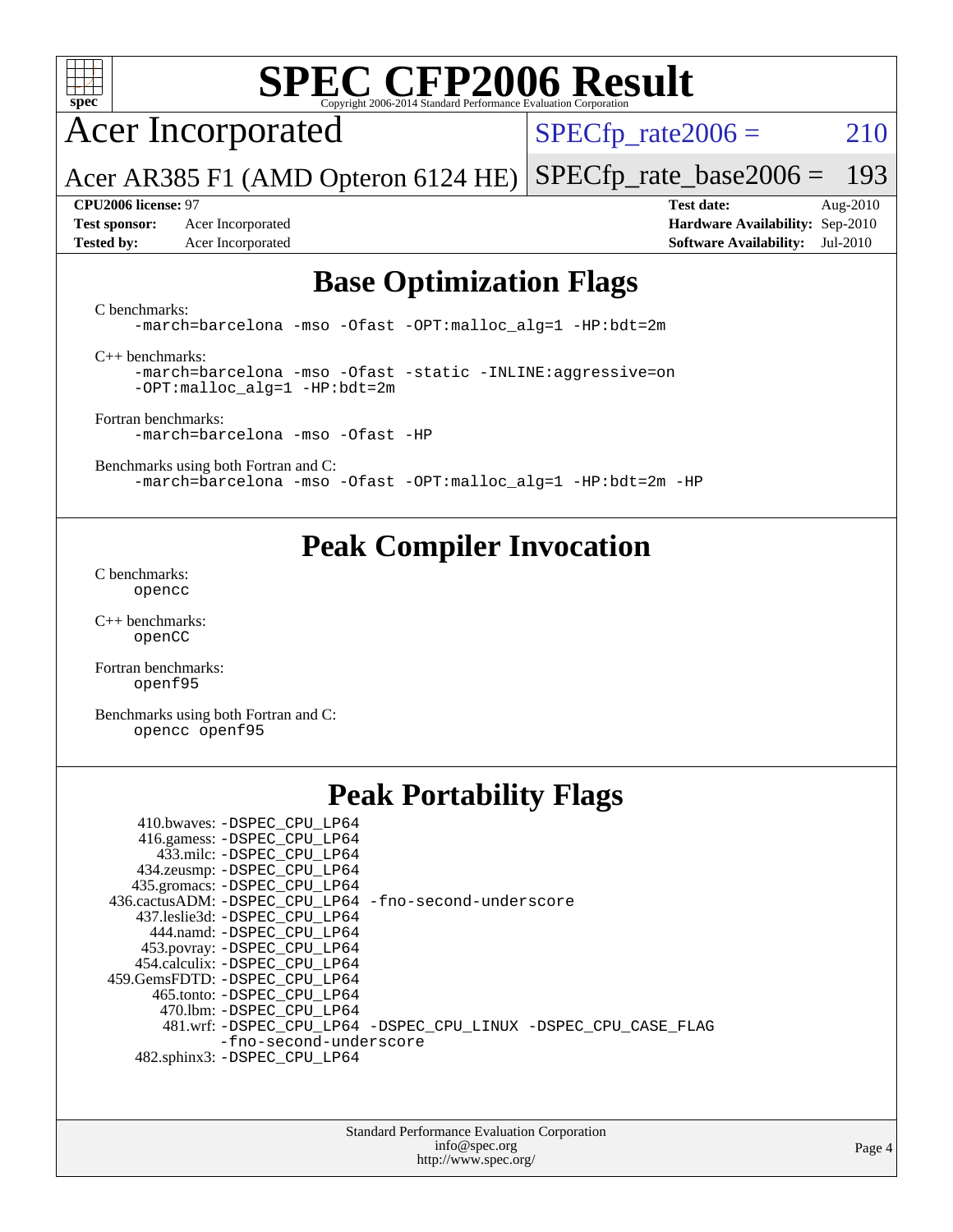

Acer Incorporated

 $SPECTp_rate2006 = 210$ 

Acer AR385 F1 (AMD Opteron 6124 HE) [SPECfp\\_rate\\_base2006 =](http://www.spec.org/auto/cpu2006/Docs/result-fields.html#SPECfpratebase2006) 193

**[Test sponsor:](http://www.spec.org/auto/cpu2006/Docs/result-fields.html#Testsponsor)** Acer Incorporated **[Hardware Availability:](http://www.spec.org/auto/cpu2006/Docs/result-fields.html#HardwareAvailability)** Sep-2010

**[CPU2006 license:](http://www.spec.org/auto/cpu2006/Docs/result-fields.html#CPU2006license)** 97 **[Test date:](http://www.spec.org/auto/cpu2006/Docs/result-fields.html#Testdate)** Aug-2010 **[Tested by:](http://www.spec.org/auto/cpu2006/Docs/result-fields.html#Testedby)** Acer Incorporated **[Software Availability:](http://www.spec.org/auto/cpu2006/Docs/result-fields.html#SoftwareAvailability)** Jul-2010

### **[Peak Optimization Flags](http://www.spec.org/auto/cpu2006/Docs/result-fields.html#PeakOptimizationFlags)**

#### [C benchmarks](http://www.spec.org/auto/cpu2006/Docs/result-fields.html#Cbenchmarks):

 433.milc: [-march=barcelona](http://www.spec.org/cpu2006/results/res2010q3/cpu2006-20100824-13056.flags.html#user_peakCCLD433_milc_F-march_8ea39521cada96f307a04d0b8b9c6ffb) [-mso](http://www.spec.org/cpu2006/results/res2010q3/cpu2006-20100824-13056.flags.html#user_peakCCLD433_milc_F-mso) [-Ofast](http://www.spec.org/cpu2006/results/res2010q3/cpu2006-20100824-13056.flags.html#user_peakCOPTIMIZE433_milc_F-Ofast) [-CG:movnti=1](http://www.spec.org/cpu2006/results/res2010q3/cpu2006-20100824-13056.flags.html#user_peakCOPTIMIZE433_milc_F-CG:movnti_c5191dc1f6da57382570e339f0143b6b) [-CG:local\\_sched\\_alg=1](http://www.spec.org/cpu2006/results/res2010q3/cpu2006-20100824-13056.flags.html#user_peakCOPTIMIZE433_milc_F-CG:local_sched_alg_2175ca61f1a2717f1ec57b14995b9e7a) [-CG:locs\\_shallow\\_depth=1](http://www.spec.org/cpu2006/results/res2010q3/cpu2006-20100824-13056.flags.html#user_peakCOPTIMIZE433_milc_F-CG:locs_shallow_depth_ec0a53d3def1c53dcd5985fc16cc23f2) [-HP:bdt=2m:heap=2m](http://www.spec.org/cpu2006/results/res2010q3/cpu2006-20100824-13056.flags.html#user_peakCOPTIMIZE433_milc_F-HUGEPAGE_855e97383b49831f390a2af16fe7202f) [-LNO:prefetch=3](http://www.spec.org/cpu2006/results/res2010q3/cpu2006-20100824-13056.flags.html#user_peakCOPTIMIZE433_milc_F-LNO:prefetch_73b5a9400a8f80d6e23f06aa34f07c5f)

 $470$ .lbm: basepeak = yes

 482.sphinx3: [-march=barcelona](http://www.spec.org/cpu2006/results/res2010q3/cpu2006-20100824-13056.flags.html#user_peakCCLD482_sphinx3_F-march_8ea39521cada96f307a04d0b8b9c6ffb) [-mso](http://www.spec.org/cpu2006/results/res2010q3/cpu2006-20100824-13056.flags.html#user_peakCCLD482_sphinx3_F-mso) [-fb\\_create fbdata](http://www.spec.org/cpu2006/results/res2010q3/cpu2006-20100824-13056.flags.html#user_peakPASS1_CFLAGSPASS1_LDFLAGS482_sphinx3_F-fb_create_filename)(pass 1) [-fb\\_opt fbdata](http://www.spec.org/cpu2006/results/res2010q3/cpu2006-20100824-13056.flags.html#user_peakPASS2_CFLAGSPASS2_LDFLAGS482_sphinx3_F-fb_opt_filename)(pass 2) [-Ofast](http://www.spec.org/cpu2006/results/res2010q3/cpu2006-20100824-13056.flags.html#user_peakCOPTIMIZE482_sphinx3_F-Ofast) [-OPT:malloc\\_alg=2](http://www.spec.org/cpu2006/results/res2010q3/cpu2006-20100824-13056.flags.html#user_peakCOPTIMIZE482_sphinx3_F-OPT:malloc_algorithm_e62903d0840423b2a5cd674766328c33) [-CG:sse\\_cse\\_regs=0](http://www.spec.org/cpu2006/results/res2010q3/cpu2006-20100824-13056.flags.html#user_peakCOPTIMIZE482_sphinx3_F-CG:sse_cse_regs_7df8d7006fcaae90aa34e4c541216ae1) [-CG:locs\\_shallow\\_depth=1](http://www.spec.org/cpu2006/results/res2010q3/cpu2006-20100824-13056.flags.html#user_peakCOPTIMIZE482_sphinx3_F-CG:locs_shallow_depth_ec0a53d3def1c53dcd5985fc16cc23f2) [-CG:cmp\\_peep=on](http://www.spec.org/cpu2006/results/res2010q3/cpu2006-20100824-13056.flags.html#user_peakCOPTIMIZE482_sphinx3_F-CG:cmp_peep_ab90c979e95bee1f1f617a32622424ed) [-CG:local\\_sched\\_alg=1](http://www.spec.org/cpu2006/results/res2010q3/cpu2006-20100824-13056.flags.html#user_peakCOPTIMIZE482_sphinx3_F-CG:local_sched_alg_2175ca61f1a2717f1ec57b14995b9e7a) [-INLINE:aggressive=on](http://www.spec.org/cpu2006/results/res2010q3/cpu2006-20100824-13056.flags.html#user_peakCOPTIMIZE482_sphinx3_F-INLINE:aggressive_e14807c0a1e56a6a83cb25ab07c7ae8a)

#### [C++ benchmarks:](http://www.spec.org/auto/cpu2006/Docs/result-fields.html#CXXbenchmarks)

 444.namd: [-march=barcelona](http://www.spec.org/cpu2006/results/res2010q3/cpu2006-20100824-13056.flags.html#user_peakCXXLD444_namd_F-march_8ea39521cada96f307a04d0b8b9c6ffb) [-mso](http://www.spec.org/cpu2006/results/res2010q3/cpu2006-20100824-13056.flags.html#user_peakCXXLD444_namd_F-mso) [-fb\\_create fbdata](http://www.spec.org/cpu2006/results/res2010q3/cpu2006-20100824-13056.flags.html#user_peakPASS1_CXXFLAGSPASS1_LDFLAGS444_namd_F-fb_create_filename)(pass 1) [-fb\\_opt fbdata](http://www.spec.org/cpu2006/results/res2010q3/cpu2006-20100824-13056.flags.html#user_peakPASS2_CXXFLAGSPASS2_LDFLAGS444_namd_F-fb_opt_filename)(pass 2) [-Ofast](http://www.spec.org/cpu2006/results/res2010q3/cpu2006-20100824-13056.flags.html#user_peakCXXOPTIMIZE444_namd_F-Ofast) [-LNO:ignore\\_feedback=off](http://www.spec.org/cpu2006/results/res2010q3/cpu2006-20100824-13056.flags.html#user_peakCXXOPTIMIZE444_namd_F-LNO:ignore_feedback_1d6d06f39185b277a955c10dfd0a9a73) [-CG:local\\_sched\\_alg=2](http://www.spec.org/cpu2006/results/res2010q3/cpu2006-20100824-13056.flags.html#user_peakCXXOPTIMIZE444_namd_F-CG:local_sched_alg_7e9cde87db6e5e7117cdd873e1f958ca) [-CG:load\\_exe=0](http://www.spec.org/cpu2006/results/res2010q3/cpu2006-20100824-13056.flags.html#user_peakCXXOPTIMIZE444_namd_F-CG:load_exe_274d025dc8e91b4834366e9e44cd78e3) [-CG:compute\\_to=on](http://www.spec.org/cpu2006/results/res2010q3/cpu2006-20100824-13056.flags.html#user_peakCXXOPTIMIZE444_namd_F-CG:compute_to_596c30b399a79f0675b006ae34a185eb) [-OPT:unroll\\_size=256](http://www.spec.org/cpu2006/results/res2010q3/cpu2006-20100824-13056.flags.html#user_peakCXXOPTIMIZE444_namd_F-OPT:unroll_size_dfa492f42f50f580c3837c8b22d14f27) [-fno-exceptions](http://www.spec.org/cpu2006/results/res2010q3/cpu2006-20100824-13056.flags.html#user_peakCXXOPTIMIZE444_namd_F-fexceptions) [-HP:bdt=2m:heap=2m](http://www.spec.org/cpu2006/results/res2010q3/cpu2006-20100824-13056.flags.html#user_peakCXXOPTIMIZE444_namd_F-HUGEPAGE_855e97383b49831f390a2af16fe7202f)

 447.dealII: [-march=barcelona](http://www.spec.org/cpu2006/results/res2010q3/cpu2006-20100824-13056.flags.html#user_peakCXXLD447_dealII_F-march_8ea39521cada96f307a04d0b8b9c6ffb) [-mso](http://www.spec.org/cpu2006/results/res2010q3/cpu2006-20100824-13056.flags.html#user_peakCXXLD447_dealII_F-mso) [-Ofast](http://www.spec.org/cpu2006/results/res2010q3/cpu2006-20100824-13056.flags.html#user_peakCXXOPTIMIZE447_dealII_F-Ofast) [-static](http://www.spec.org/cpu2006/results/res2010q3/cpu2006-20100824-13056.flags.html#user_peakCXXOPTIMIZE447_dealII_F-static) [-INLINE:aggressive=on](http://www.spec.org/cpu2006/results/res2010q3/cpu2006-20100824-13056.flags.html#user_peakCXXOPTIMIZE447_dealII_F-INLINE:aggressive_e14807c0a1e56a6a83cb25ab07c7ae8a) [-LNO:opt=0](http://www.spec.org/cpu2006/results/res2010q3/cpu2006-20100824-13056.flags.html#user_peakCXXOPTIMIZE447_dealII_F-LNO:opt_b91e8b13d06f45039299c6496cc69a5f) [-fno-emit-exceptions](http://www.spec.org/cpu2006/results/res2010q3/cpu2006-20100824-13056.flags.html#user_peakCXXOPTIMIZE447_dealII_F-fno-emit-exceptions) [-m32](http://www.spec.org/cpu2006/results/res2010q3/cpu2006-20100824-13056.flags.html#user_peakCXXOPTIMIZE447_dealII_F-m32) [-OPT:unroll\\_times\\_max=8](http://www.spec.org/cpu2006/results/res2010q3/cpu2006-20100824-13056.flags.html#user_peakCXXOPTIMIZE447_dealII_F-OPT:unroll_times_max_1ad8852298ca2c36a68b2d007aae0e22) [-OPT:unroll\\_size=256](http://www.spec.org/cpu2006/results/res2010q3/cpu2006-20100824-13056.flags.html#user_peakCXXOPTIMIZE447_dealII_F-OPT:unroll_size_dfa492f42f50f580c3837c8b22d14f27) [-OPT:unroll\\_level=2](http://www.spec.org/cpu2006/results/res2010q3/cpu2006-20100824-13056.flags.html#user_peakCXXOPTIMIZE447_dealII_F-OPT:unroll_level_2cd767e66711a193dd7aad8ffe1e4d20) [-HP:bdt=2m:heap=2m](http://www.spec.org/cpu2006/results/res2010q3/cpu2006-20100824-13056.flags.html#user_peakCXXOPTIMIZE447_dealII_F-HUGEPAGE_855e97383b49831f390a2af16fe7202f) [-GRA:unspill=on](http://www.spec.org/cpu2006/results/res2010q3/cpu2006-20100824-13056.flags.html#user_peakCXXOPTIMIZE447_dealII_F-GRA:unspill_1a6c98043856890311246be72b057593) [-CG:cmp\\_peep=on](http://www.spec.org/cpu2006/results/res2010q3/cpu2006-20100824-13056.flags.html#user_peakCXXOPTIMIZE447_dealII_F-CG:cmp_peep_ab90c979e95bee1f1f617a32622424ed) [-TENV:frame\\_pointer=off](http://www.spec.org/cpu2006/results/res2010q3/cpu2006-20100824-13056.flags.html#user_peakCXXOPTIMIZE447_dealII_F-TENV:frame_pointer_2e92068e13bfe2cecb58286df627594f)

 450.soplex: [-march=barcelona](http://www.spec.org/cpu2006/results/res2010q3/cpu2006-20100824-13056.flags.html#user_peakCXXLD450_soplex_F-march_8ea39521cada96f307a04d0b8b9c6ffb) [-mso](http://www.spec.org/cpu2006/results/res2010q3/cpu2006-20100824-13056.flags.html#user_peakCXXLD450_soplex_F-mso) [-fb\\_create fbdata](http://www.spec.org/cpu2006/results/res2010q3/cpu2006-20100824-13056.flags.html#user_peakPASS1_CXXFLAGSPASS1_LDFLAGS450_soplex_F-fb_create_filename)(pass 1)  $-fb$  opt fbdata(pass 2) [-O3](http://www.spec.org/cpu2006/results/res2010q3/cpu2006-20100824-13056.flags.html#user_peakCXXOPTIMIZE450_soplex_F-O3) [-INLINE:aggressive=on](http://www.spec.org/cpu2006/results/res2010q3/cpu2006-20100824-13056.flags.html#user_peakCXXOPTIMIZE450_soplex_F-INLINE:aggressive_e14807c0a1e56a6a83cb25ab07c7ae8a) [-OPT:IEEE\\_arith=3](http://www.spec.org/cpu2006/results/res2010q3/cpu2006-20100824-13056.flags.html#user_peakCXXOPTIMIZE450_soplex_F-OPT:IEEE_arith_deed7f378bba536bb15e5525c2cfff5d) [-OPT:IEEE\\_NaN\\_Inf=off](http://www.spec.org/cpu2006/results/res2010q3/cpu2006-20100824-13056.flags.html#user_peakCXXOPTIMIZE450_soplex_F-OPT:IEEE_NaN_Inf_a80561cd0dc061d93d55cc50467065f5) [-OPT:fold\\_unsigned\\_relops=on](http://www.spec.org/cpu2006/results/res2010q3/cpu2006-20100824-13056.flags.html#user_peakCXXOPTIMIZE450_soplex_F-OPT:fold_unsigned_relops_3472896f4df6f05453f457c244d9ad64) [-OPT:malloc\\_alg=1](http://www.spec.org/cpu2006/results/res2010q3/cpu2006-20100824-13056.flags.html#user_peakCXXOPTIMIZE450_soplex_F-OPT:malloc_algorithm_58733815edefaa612c2ed769b716daa0) [-CG:load\\_exe=0](http://www.spec.org/cpu2006/results/res2010q3/cpu2006-20100824-13056.flags.html#user_peakCXXOPTIMIZE450_soplex_F-CG:load_exe_274d025dc8e91b4834366e9e44cd78e3) [-fno-exceptions](http://www.spec.org/cpu2006/results/res2010q3/cpu2006-20100824-13056.flags.html#user_peakCXXOPTIMIZE450_soplex_F-fexceptions) [-m32](http://www.spec.org/cpu2006/results/res2010q3/cpu2006-20100824-13056.flags.html#user_peakCXXOPTIMIZE450_soplex_F-m32) [-HP:bdt=2m](http://www.spec.org/cpu2006/results/res2010q3/cpu2006-20100824-13056.flags.html#user_peakCXXOPTIMIZE450_soplex_F-HUGEPAGE_99eaea9f74400395f9f16774d1aed5d7)

 453.povray: [-march=barcelona](http://www.spec.org/cpu2006/results/res2010q3/cpu2006-20100824-13056.flags.html#user_peakCXXLD453_povray_F-march_8ea39521cada96f307a04d0b8b9c6ffb) [-mso](http://www.spec.org/cpu2006/results/res2010q3/cpu2006-20100824-13056.flags.html#user_peakCXXLD453_povray_F-mso) [-fb\\_create fbdata](http://www.spec.org/cpu2006/results/res2010q3/cpu2006-20100824-13056.flags.html#user_peakPASS1_CXXFLAGSPASS1_LDFLAGS453_povray_F-fb_create_filename)(pass 1) -fb opt fbdata(pass 2) [-Ofast](http://www.spec.org/cpu2006/results/res2010q3/cpu2006-20100824-13056.flags.html#user_peakCXXOPTIMIZE453_povray_F-Ofast) [-INLINE:aggressive=on](http://www.spec.org/cpu2006/results/res2010q3/cpu2006-20100824-13056.flags.html#user_peakCXXOPTIMIZE453_povray_F-INLINE:aggressive_e14807c0a1e56a6a83cb25ab07c7ae8a)

[Fortran benchmarks](http://www.spec.org/auto/cpu2006/Docs/result-fields.html#Fortranbenchmarks):

 410.bwaves: [-march=barcelona](http://www.spec.org/cpu2006/results/res2010q3/cpu2006-20100824-13056.flags.html#user_peakFCLD410_bwaves_F-march_8ea39521cada96f307a04d0b8b9c6ffb) [-mso](http://www.spec.org/cpu2006/results/res2010q3/cpu2006-20100824-13056.flags.html#user_peakFCLD410_bwaves_F-mso) [-O3](http://www.spec.org/cpu2006/results/res2010q3/cpu2006-20100824-13056.flags.html#user_peakFOPTIMIZE410_bwaves_F-O3) [-OPT:Ofast](http://www.spec.org/cpu2006/results/res2010q3/cpu2006-20100824-13056.flags.html#user_peakFOPTIMIZE410_bwaves_F-OPT:Ofast) [-OPT:treeheight=on](http://www.spec.org/cpu2006/results/res2010q3/cpu2006-20100824-13056.flags.html#user_peakFOPTIMIZE410_bwaves_F-OPT:treeheight_cfc70e9aefb9f92101ba198ff7377f7c) [-LNO:blocking=off](http://www.spec.org/cpu2006/results/res2010q3/cpu2006-20100824-13056.flags.html#user_peakFOPTIMIZE410_bwaves_F-LNO:blocking_806f5758a3ec85ed57cd5625787129f2) [-LNO:prefetch\\_ahead=5](http://www.spec.org/cpu2006/results/res2010q3/cpu2006-20100824-13056.flags.html#user_peakFOPTIMIZE410_bwaves_F-LNO:prefetch_ahead_c59c70d489a430be6e6f849be2b84ce8) [-LNO:ignore\\_feedback=off](http://www.spec.org/cpu2006/results/res2010q3/cpu2006-20100824-13056.flags.html#user_peakFOPTIMIZE410_bwaves_F-LNO:ignore_feedback_1d6d06f39185b277a955c10dfd0a9a73) [-WOPT:aggstr=0](http://www.spec.org/cpu2006/results/res2010q3/cpu2006-20100824-13056.flags.html#user_peakFOPTIMIZE410_bwaves_F-WOPT:aggstr_e9f678663e612582e440992a3901d0b4) [-HP:bdt=2m:heap=2m](http://www.spec.org/cpu2006/results/res2010q3/cpu2006-20100824-13056.flags.html#user_peakFOPTIMIZE410_bwaves_F-HUGEPAGE_855e97383b49831f390a2af16fe7202f) [-CG:cmp\\_peep=on](http://www.spec.org/cpu2006/results/res2010q3/cpu2006-20100824-13056.flags.html#user_peakFOPTIMIZE410_bwaves_F-CG:cmp_peep_ab90c979e95bee1f1f617a32622424ed)

 416.gamess: [-march=barcelona](http://www.spec.org/cpu2006/results/res2010q3/cpu2006-20100824-13056.flags.html#user_peakFCLD416_gamess_F-march_8ea39521cada96f307a04d0b8b9c6ffb) [-mso](http://www.spec.org/cpu2006/results/res2010q3/cpu2006-20100824-13056.flags.html#user_peakFCLD416_gamess_F-mso) [-fb\\_create fbdata](http://www.spec.org/cpu2006/results/res2010q3/cpu2006-20100824-13056.flags.html#user_peakPASS1_FFLAGSPASS1_LDFLAGS416_gamess_F-fb_create_filename)(pass 1) [-fb\\_opt fbdata](http://www.spec.org/cpu2006/results/res2010q3/cpu2006-20100824-13056.flags.html#user_peakPASS2_FFLAGSPASS2_LDFLAGS416_gamess_F-fb_opt_filename)(pass 2) [-O3](http://www.spec.org/cpu2006/results/res2010q3/cpu2006-20100824-13056.flags.html#user_peakFOPTIMIZE416_gamess_F-O3) [-LNO:fu=6](http://www.spec.org/cpu2006/results/res2010q3/cpu2006-20100824-13056.flags.html#user_peakFOPTIMIZE416_gamess_F-LNO:full_unroll_3286c2d175e5cd3c391f9ebb1917057c) [-LNO:blocking=0](http://www.spec.org/cpu2006/results/res2010q3/cpu2006-20100824-13056.flags.html#user_peakFOPTIMIZE416_gamess_F-LNO:blocking_f05bf6a7a6c1d0fdc72c448778ff5994) [-LNO:prefetch=0](http://www.spec.org/cpu2006/results/res2010q3/cpu2006-20100824-13056.flags.html#user_peakFOPTIMIZE416_gamess_F-LNO:prefetch_697fbd9f9feab3edac5397fc7beec995) [-OPT:Ofast](http://www.spec.org/cpu2006/results/res2010q3/cpu2006-20100824-13056.flags.html#user_peakFOPTIMIZE416_gamess_F-OPT:Ofast) [-OPT:ro=3](http://www.spec.org/cpu2006/results/res2010q3/cpu2006-20100824-13056.flags.html#user_peakFOPTIMIZE416_gamess_F-OPT:ro_df424ac2b688fef46f512566ef2e1c44) [-OPT:unroll\\_size=256](http://www.spec.org/cpu2006/results/res2010q3/cpu2006-20100824-13056.flags.html#user_peakFOPTIMIZE416_gamess_F-OPT:unroll_size_dfa492f42f50f580c3837c8b22d14f27) [-HP:bdt=2m:heap=2m](http://www.spec.org/cpu2006/results/res2010q3/cpu2006-20100824-13056.flags.html#user_peakFOPTIMIZE416_gamess_F-HUGEPAGE_855e97383b49831f390a2af16fe7202f)

```
 434.zeusmp: -march=barcelona -mso -Ofast -LNO:blocking=off
-LNO:interchange=off -OPT:treeheight=on -OPT:unroll_size=256
-CG:cmp_peep=on -GRA:prioritize_by_density=on -HP
```
Continued on next page

Standard Performance Evaluation Corporation [info@spec.org](mailto:info@spec.org) <http://www.spec.org/>